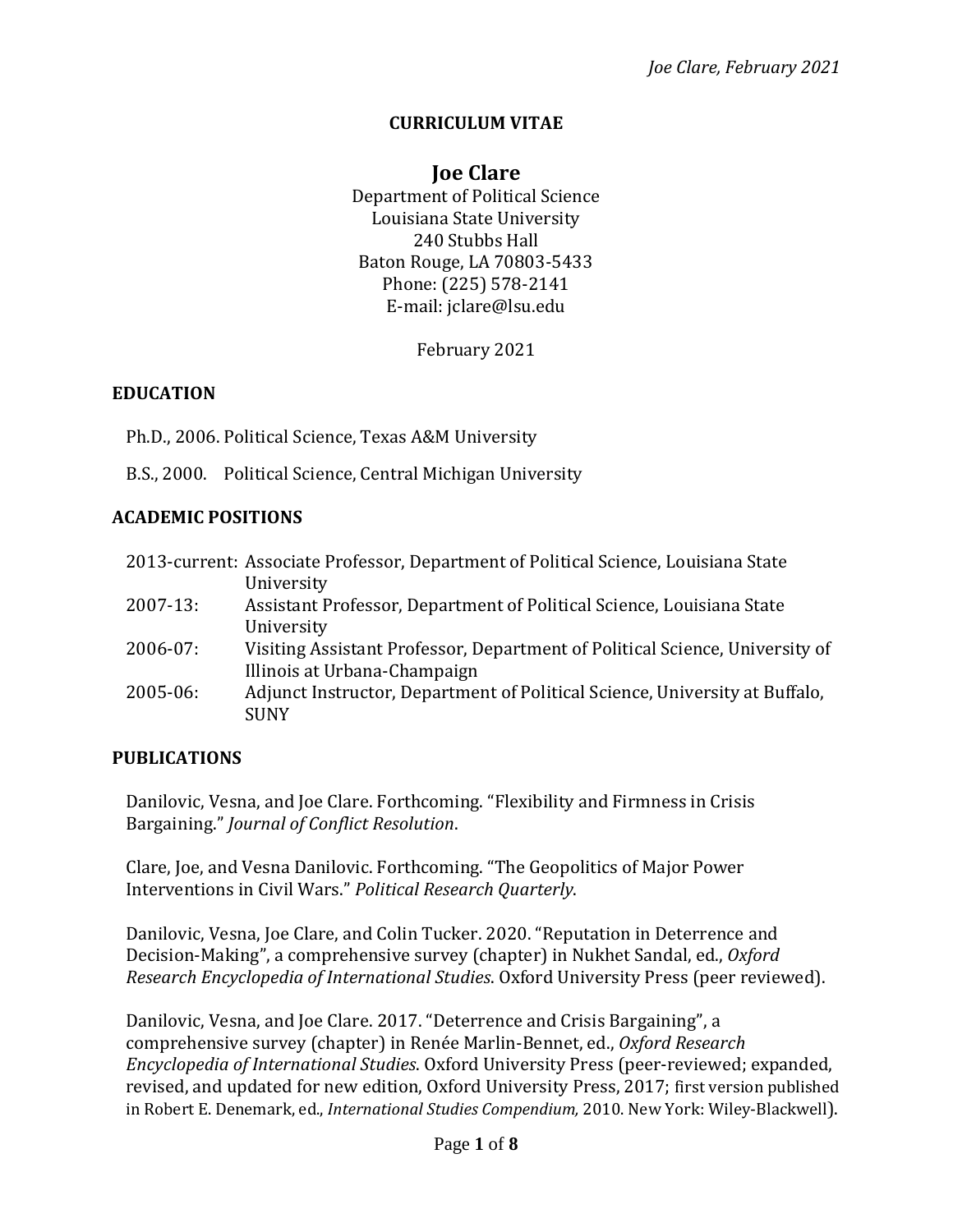Clare, Joe. 2014. "Hawks, Doves, and International Cooperation." *Journal of Conflict Resolution* 58 (7): 1311-1337.

Clare, Joe. 2013. "The Deterrent Value of Democratic Allies." *International Studies Quarterly* 57 (3): 545-555*.*

Sobek, David, and Joe Clare. 2013. "Me, Myself, and Allies: Understanding the External Sources of Power." *Journal of Peace Research* 50 (4): 469-478.

Clare, Joe, and Vesna Danilovic. 2012. "Reputation for Resolve, Interests, and Conflict." *Conflict Management and Peace Science* 29 (1): 3-27.

Clare, Joe. 2010. "Ideological Fractionalization and the International Conflict Behavior of Parliamentary Democracies." *International Studies Quarterly* 54 (4): 965-987.

Clare, Joe, and Vesna Danilovic. 2010. "Multiple Audiences and Reputation Building in International Conflicts." *Journal of Conflict Resolution* 54 (6): 860-882.

Clare, Joe. 2007. "Domestic Audiences and Strategic Interests." *Journal of Politics* 69 (3): 732-745.

Danilovic, Vesna, and Joe Clare. 2007. "The Kantian Liberal Peace (Revisited)." *American Journal of Political Science* 51 (2): 397-414.

Clare, Joe. 2007. "Democratization and International Conflict: The Impact of Institutional Legacies." *Journal of Peace Research* 44 (3): 259-276.

Danilovic, Vesna, and Joe Clare. 2007. "Global Power Transitions and Regional Interests." *International Interactions* 33 (3): 289-304.

### **OTHER PUBLICATIONS**

Clare, Joe. 2020. Book review of *Reputation for Resolve: How Leaders Signal Determination in International Politics* by Danielle L. Lupton. Ithaca, NY: Cornell University Press, 2020. Reviewed in *Perspectives on Politics* 18 (4): 1298-1300.

#### **RESEARCH AND TEACHING INTERESTS**

International Relations Theory International Conflict American Foreign Policy Domestic Politics and International Conflict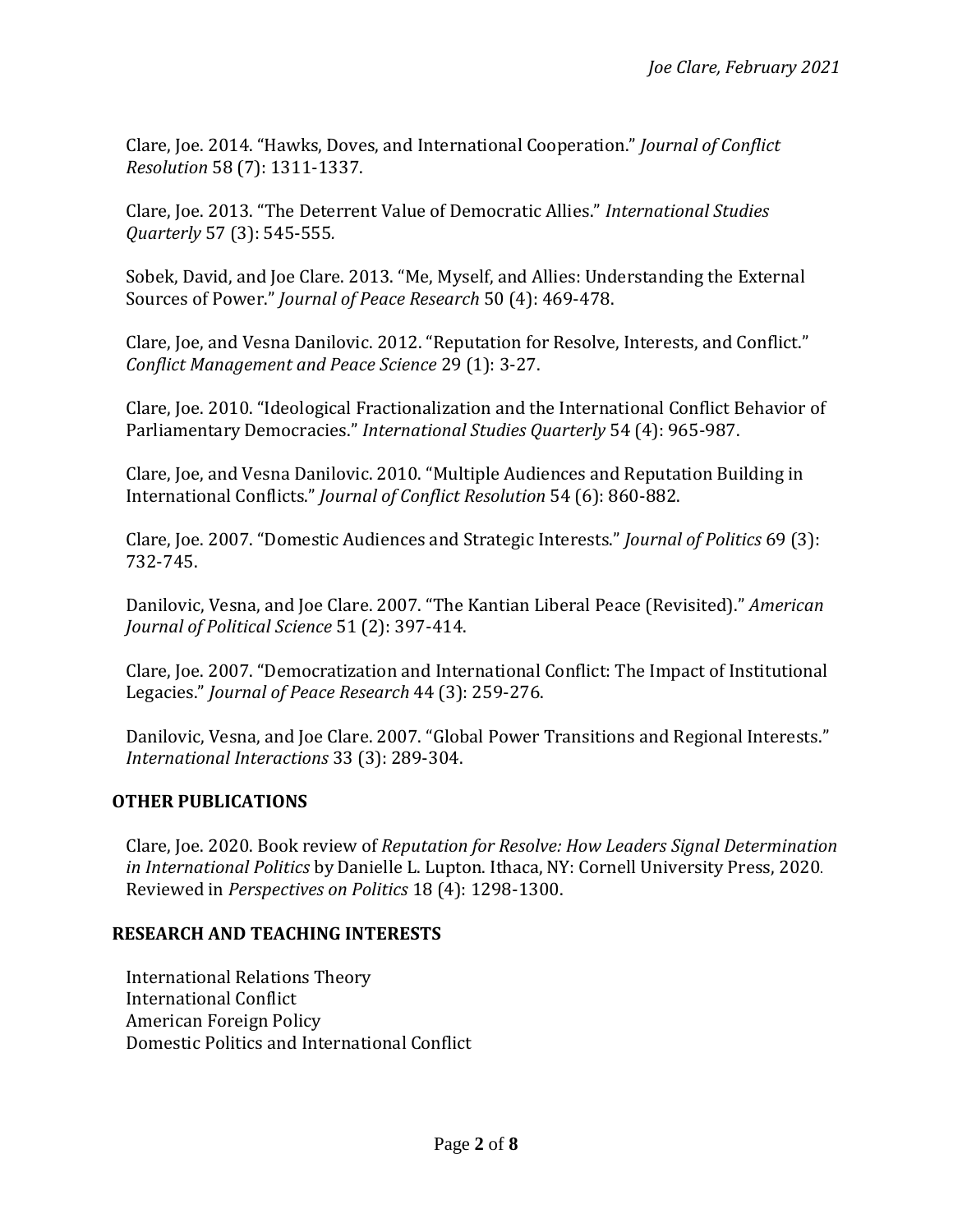## **TEACHING EXPERIENCE**

### **Political Science, Louisiana State University**

POLI 2057: Introduction to International Politics (Undergraduate) POLI 4040: Special Topics in US Foreign Policy (Undergraduate) POLI 4043: American Foreign Policy (Undergraduate) POLI 4048: International Conflict (Undergraduate) POLI 4050: Globalization and Politics (Undergraduate) POLI 7940: International Conflict (Graduate) POLI 7947: Seminar in International Politics (Graduate)

### **Political Science, University of Illinois**

PS 230: Introduction to Political Research PS 384: Politics of Globalization PS 457: Democratic Governance in a Global Setting

## **Political Science, University at Buffalo-SUNY**

PSC 200: Empirical Political Science PSC 326: War and International Security PSC 330: International Relations Problems

### **DISSERTATION/THESIS COMMITTEES**

### **Chair:**

Richard Ganske (Chair), PhD Political Science, in progress Jonathan Nickens (Chair), PhD Political Science, 2020

### **Member:**

Cana Kim (Member), PhD Political Science, in progress G. Michael Reed (Member), PhD Political Science, in progress Lindsay Horn (Member), PhD Political Science, in progress Hoojung Kim (Member), PhD Political Science, in progress Leah Voisin (Member), PhD Political Science, in progress Ellada Gamreklidze (Member), PhD Mass Communication, 2015 James Gilley (Member), PhD Political Science, 2015 Serap Gur (Member), PhD Political Science, 2015 Britt Christensen (Member), PhD Mass Communications, 2014 Sam Rohrer (Member), PhD Political Science, 2014 Jeremy Wells (Member), PhD Political Science, 2013 Rebecca Noto (Member), MA Political Science, 2013 Betul Dicle (Member), PhD Political Science, 2012 Nick Bizzio (Member), MA Political Science, 2012 Caroline Payne (Member), PhD Political Science, 2010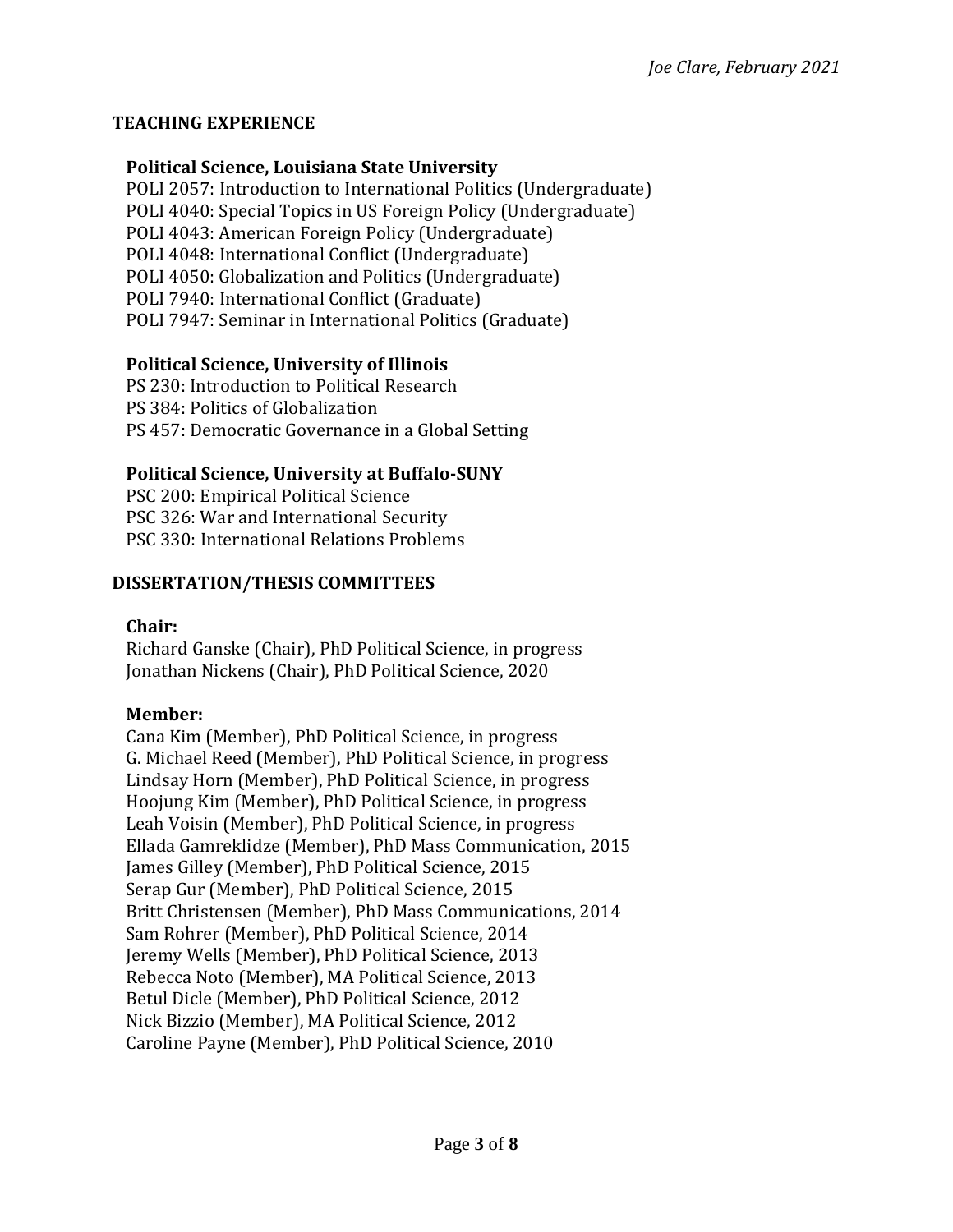### **UNDERGRADUATE HONORS THESIS COMMITTEES**

#### **Chair:**

Scotty Wofford, International Studies, Thesis Committee Chair, 2014-15 Victoria Wood, Political Science, Thesis Committee Chair, 2012-13 John Beieler, Political Science, Thesis Committee Chair, 2011-12, Winner of the June Martin and Walter Rudd Honors Thesis Award, Louisiana State University

#### **Member:**

Claire Evans, Political Science, Thesis Committee Member, 2013-14 Paige Nichols, Political Science, Thesis Committee Member, 2009-10 Christen Romero, Political Science, Thesis Committee Member, 2007-08

#### **AWARDS AND HONORS**

Tiger Athletic Foundation Undergraduate Teaching Award, Louisiana State University, 2016

Dissertation Research Award, College of Liberal Arts, Texas A&M University, 2005

Bryan D. Jones Award for Outstanding Graduate Student Research, Department of Political Science, Texas A&M University, 2003

#### **PROFESSIONAL SERVICE**

Reviewer for*: American Political Science Review; American Journal of Political Science; British Journal of Political Science; Journal of Politics*; *Perspectives on Politics; Political Research Quarterly; International Security; International Studies Quarterly*; *Journal of Conflict Resolution; Journal of Peace Research; Comparative Political Studies; International Interactions*; *Conflict Management and Peace Science; Security Studies; Foreign Policy Analysis; International Studies Review; International Political Science Review; Conflict and Cooperation; Oxford University Press*.

Panel Chair, "Domestic Politics and International Conflict." 55th Annual Meeting of the International Studies Association, Toronto, Canada, March 26-29, 2014.

Member, Malcolm Jewell Award Committee (for the best graduate student paper), Southern Political Science Association, 2011.

Panel Discussant, "Understanding Capabilities and Power: What Counts?" 51st Annual Meeting of the International Studies Association, New Orleans, February 17-20, 2010.

Panel Discussant, "International Conflict and Rivalry Dynamics." 51st Annual Meeting of the International Studies Association, New Orleans, February 17-20, 2010.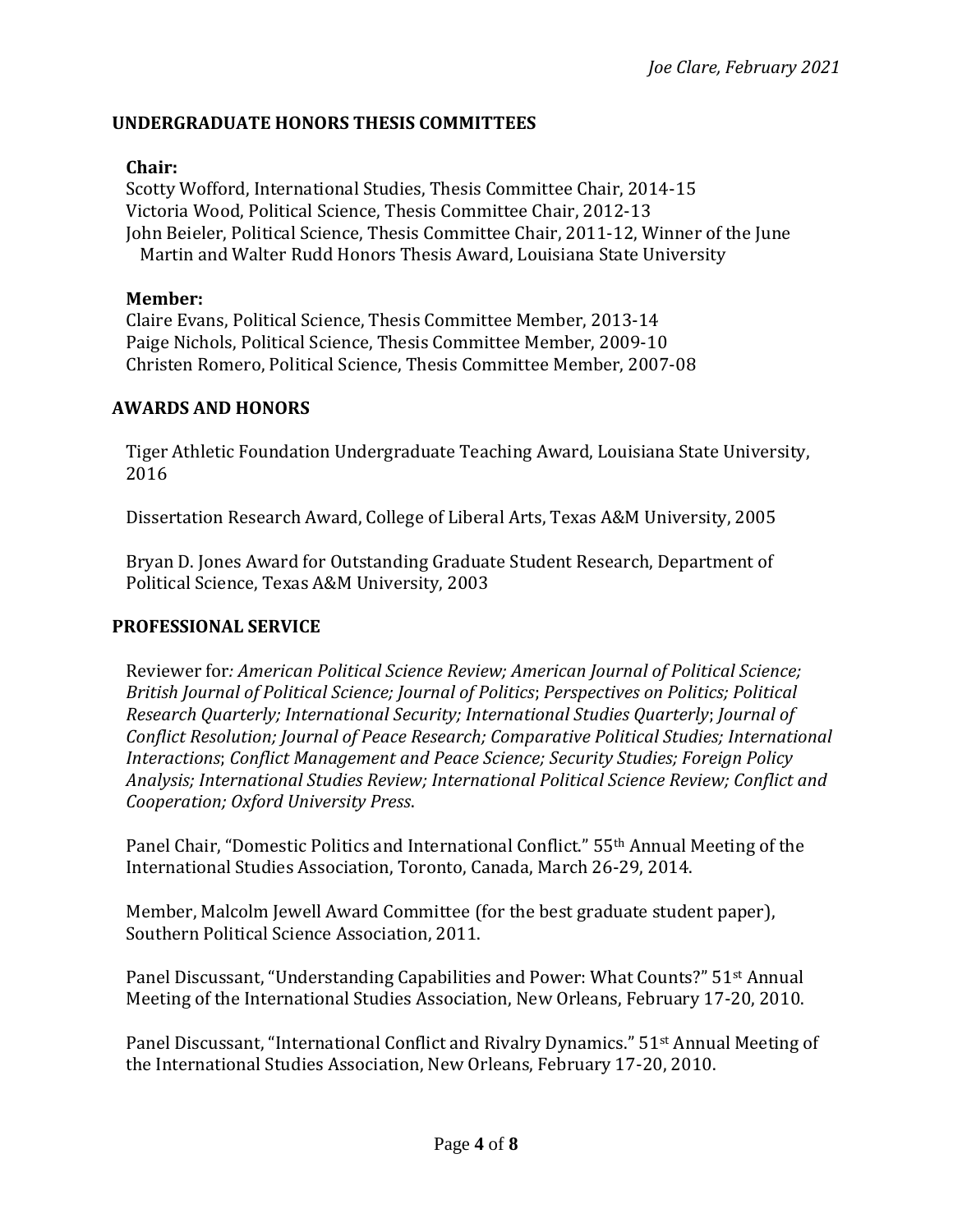Panel Discussant, "Political Instability, Transitions, and Conflict." 50<sup>th</sup> Annual Meeting of the International Studies Association, New York, February 15-18, 2009.

Panel Chair/Discussant, "US Foreign and International Security Policy." Annual Meeting of the Southern Political Science Association, 2008.

Panel Discussant, "Democratic Institutions and Foreign Policy Revisited" 48<sup>th</sup> Annual Meeting of the International Studies Association, 2007.

## **DEPARTMENT AND UNIVERSITY SERVICE**

Member, Faculty Senate, College of Humanities & Social Sciences, Fall 2017 – current.

Member, Assessment Committee, Department of Political Science, Louisiana State University, 2009, 2011-current.

Chair, Comparative Politics Faculty Search Committee, Department of Political Science, Louisiana State University, Fall 2014.

Member, Louisiana State University Faculty Senate, Fall 2014-2016; Fall 2019.

Member, International Relations/Comparative Politics Faculty Search Committee, Department of Political Science, Louisiana State University, Fall 2013.

Member, International Relations Faculty Search Committee, Department of Political Science, Louisiana State University, Fall 2011.

Member, Graduate Committee, Department of Political Science, Louisiana State University, 2007-08, 2012-2013.

Member, Rudd Thesis Award Committee for the Best Undergraduate Thesis, College of Humanities and Social Sciences, Louisiana State University, 2010, 2011, 2013, 2015.

Dean's Representative for Graduate Exam: Emily Berthelot (Sociology); Nathan Buman (History); Mark Huntsman (French); Heather Murray (History), Chad Shelley (History).

Member, Committee on Academic Planning and Program Evaluation (CAPPE), Louisiana State University, 2008-2011.

Member, International Relations Faculty Search Committee, Department of Political Science, Texas A&M University, 2004-05.

# **INVITED PRESENTATIONS**

ISA workshop, "Coalitions and Foreign Policy." 55th Annual Meeting of the International Studies Association, Toronto, Canada, March 25, 2014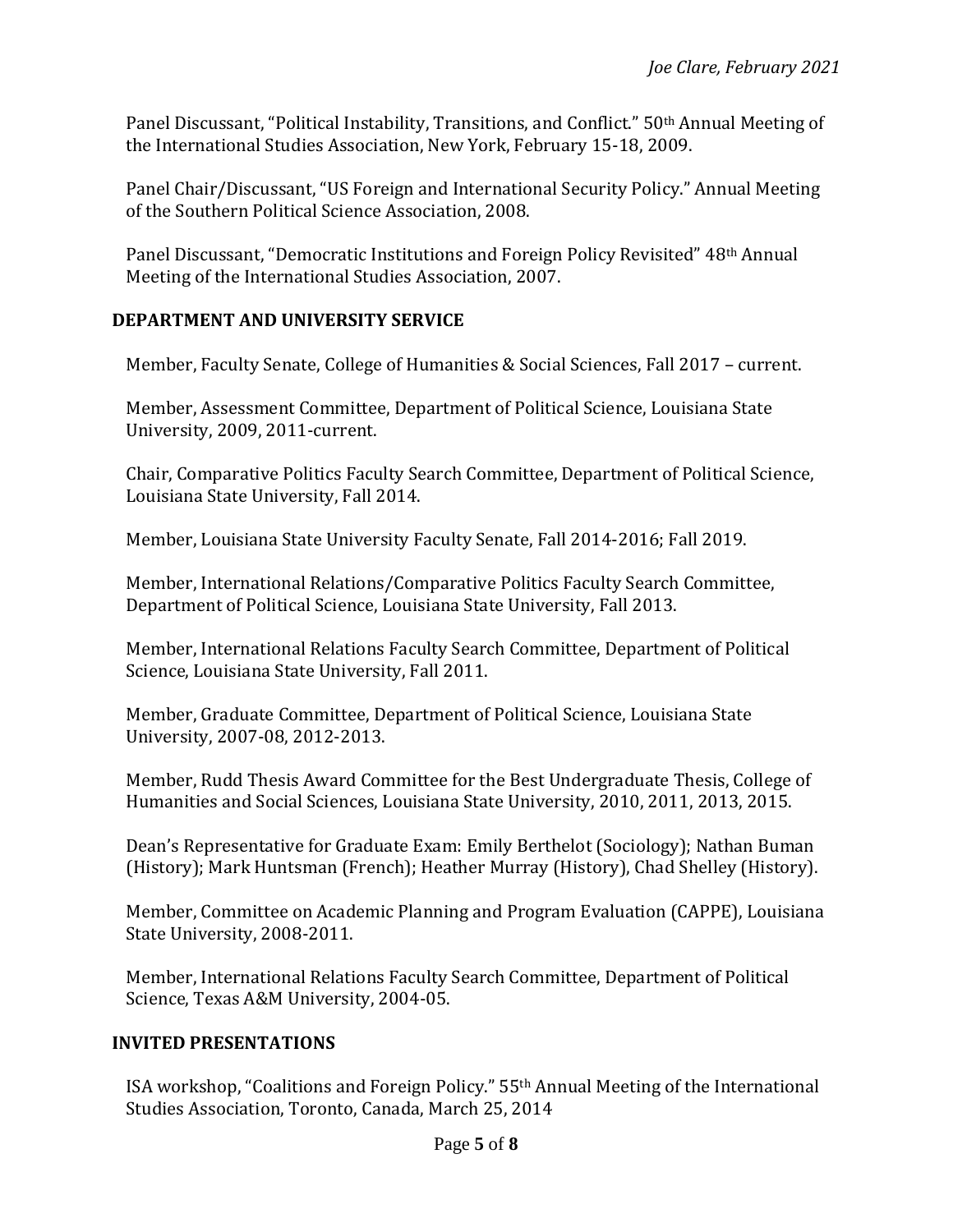### **CONFERENCE PRESENTATIONS**

"US Grand Strategy Revisited: Theory and Quantitative Evidence." (co-authored with Vesna Danilovic). Presented at the 60<sup>th</sup> Annual Meeting of the International Studies Association, Toronto, Ontario, Canada, March 27-30, 2019.

"Mixing Coercion with Accommodation in Crisis Bargaining: Taxonomy, Theory, and Evidence." (co-authored with Vesna Danilovic). Presented at the 114th Annual Meeting of the American Political Science Association, Boston, MA, August 29-September 2, 2018.

"Third-Party Interventions and Post-Conflict Peace." (co-authored with Hayden Hawkins and Vesna Danilovic). Presented at the 59th Annual Meeting of the International Studies Association, San Francisco, CA, April 4-7, 2018.

"Major Power Interventions in Civil Wars: Humanitarianism Versus High Stakes." (coauthored with Vesna Danilovic). Presented at the 59th Annual Meeting of the International Studies Association, San Francisco, CA, April 4-7, 2018.

"Authoritarian Regimes and International Conflict: An Institutional Account." (coauthored with Vesna Danilovic). Presented at the 55th Annual Meeting of the International Studies Association, Toronto, Canada, March 26-29, 2014.

"Gaining Ground: The Electoral Rise of Minor Parties and Foreign Policy." Presented at the 54th meeting of the International Studies Association, San Francisco, April 3-6, 2013.

"'Carrots-and-Sticks' versus Coercive Approaches to Bargaining." (co-authored with Vesna Danilovic). Presented at the 54th meeting of the International Studies Association, San Francisco, April 3-6, 2013. Earlier version presented at the Annual Meeting of the Peace Science Society (International), Los Angeles, October 14-15, 2011.

"The Effect of Presidents' Perceived Levels of Control on US Opportunities to Use Force." (co-authored with Mark Schafer). Presented at the  $52<sup>nd</sup>$  Annual Meeting of the International Studies Association, Montreal, Canada, March 16-19, 2011.

"Democratic Allies and Conflict." Presented at the  $51<sup>st</sup>$  Annual Meeting of the International Studies Association, New Orleans, February 17-20, 2010.

"Moral Hazards and International Conflict." (co-authored with Vesna Danilovic) Presented at the 105th Annual Meeting of the American Political Science Association, Toronto, Canada, September 3-6, 2009. Earlier version presented at the 50th Annual Meeting of the International Studies Association, New York, February 15-18, 2009.

"Signaling and Resolve in General Deterrence." (co-authored with Vesna Danilovic) Presented at the 49th Annual Meeting of the International Studies Association, San Francisco, March 26-29, 2008. Earlier version presented at the 41<sup>st</sup> Annual Meeting of the Peace Science Society (International), Columbia, SC, November 2-4, 2007.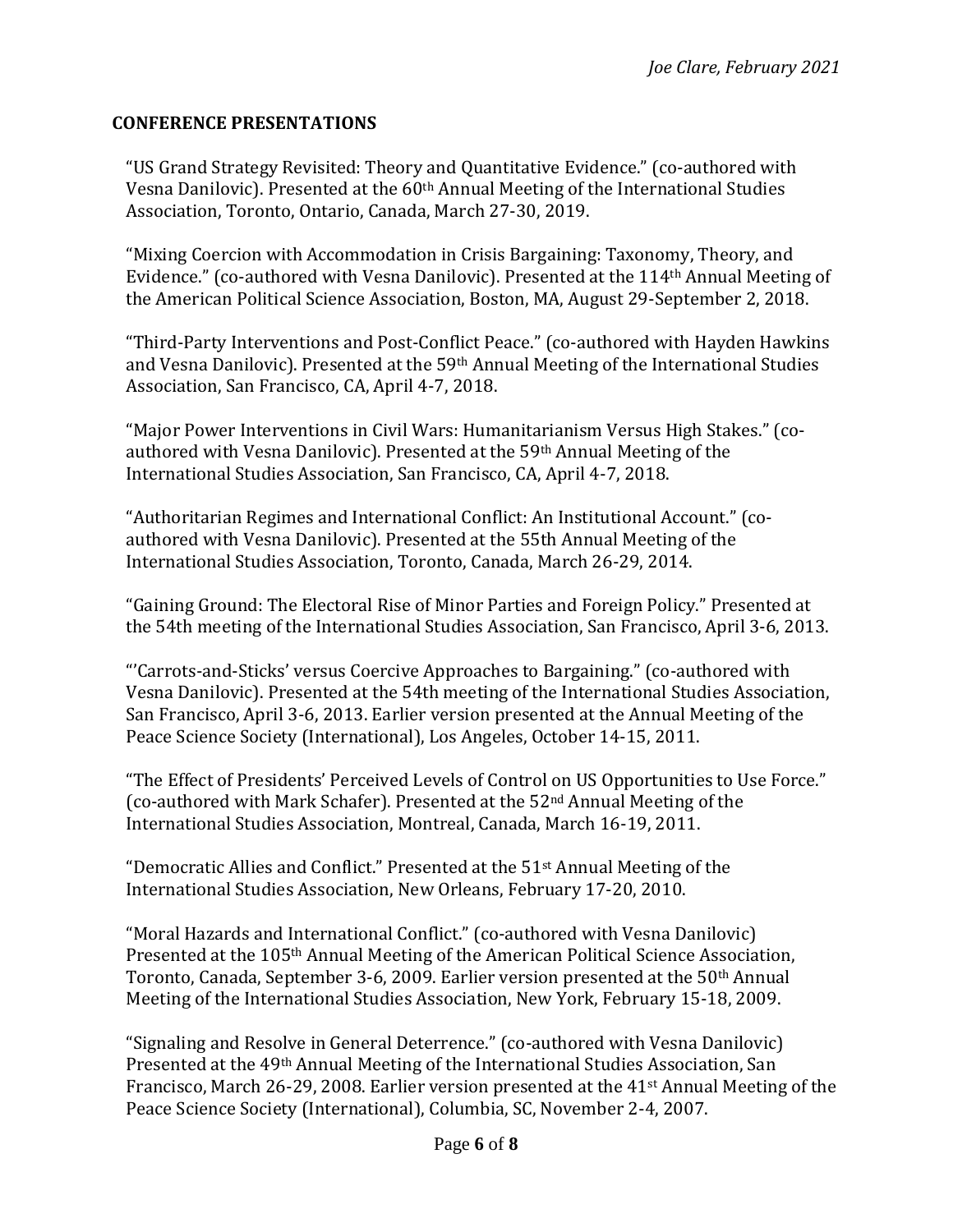"The Influence of Domestic Politics on Bargaining during War." Presented at the  $79<sup>th</sup>$ Annual Meeting of the Southern Political Science Association, New Orleans, January 10- 13, 2008.

"Reputational Effects of International Conflict." (co-authored with Vesna Danilovic) Presented at the 48th Annual Meeting of the International Studies Association, February 28-March 3, 2007. Earlier version presented at the 40<sup>th</sup> Annual Meeting of the Peace Science Society (International), Columbus, OH, November 10-12, 2006.

"Democracy, Military Strategy, and Bargaining during War." Presented at the 102<sup>nd</sup> Annual Meeting of the American Political Science Association, Philadelphia, August 30- September 3, 2006. Earlier version presented at the 47th Annual Meeting of the International Studies Association, San Diego, March 22-26, 2006.

"Domestic Costs, Strategic Interests, and International Crisis Behavior 1950-2000." Presented at the 63rd Annual Meeting of the Midwest Political Science Association, Chicago, April 7-10, 2005. Earlier version presented at the 38th Annual Meeting of the Peace Science Society (International), Houston, November 12-14, 2004.

"Authoritarian Regimes and International Conflict: An Institutionalist Account." (coauthored with Vesna Danilovic) Presented at the 38th Annual Meeting of the Peace Science Society (International), Houston, November 12-14, 2004. Earlier version presented at the 45th Annual Meeting of the International Studies Association, Montreal, Quebec, Canada, March 17-20, 2004.

"A Tale of Two Legacies: Democratization and International Conflict." Presented at the 99th Annual Meeting of the American Political Science Association, Philadelphia, August 28-31, 2003.

"Domestic Institutional Variations and the Use of Force." (co-authored with Vesna Danilovic) Paper presented at the 99th Annual Meeting of the American Political Science Association, Philadelphia, August 28-31, 2003.

"Institutional Variations Between and Within Regime Types and Foreign Conflicts." (coauthored with Vesna Danilovic) Presented at the 61st Annual Meeting of the Midwest Political Science Association, Chicago, April 3-6, 2003.

"The Cognitive Calculus of Quality vs. Quantity of Information in Foreign Policy Decision Making." (co-authored with Nehemia Geva and Katrina Mosher) Presented at the 61<sup>st</sup> Annual Meeting of the Midwest Political Science Association, Chicago, April 3- 6, 2003. Earlier version presented at the 98th Annual Meeting of the American Political Science Association, Boston, August 29-September 1, 2002.